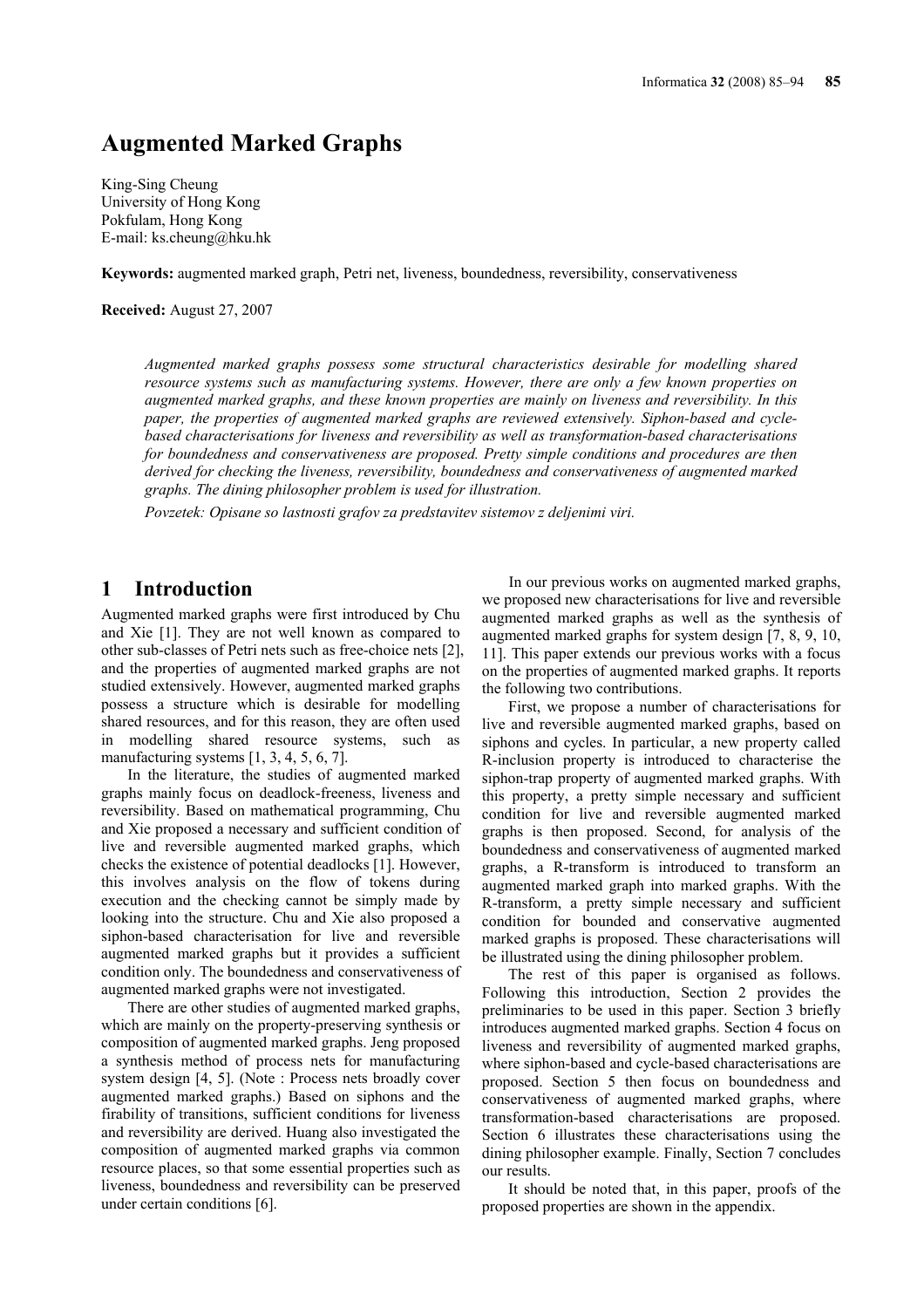### **2 Preliminary**

This section provides the preliminaries to be used in this paper for those readers who are not familiar with Petri nets [12, 13, 14, 15].

A place-transition net (PT-net) is a directed graph consisting of two sorts of nodes called places and transitions, such that no arcs connect two nodes of the same sort. Graphically, a place is denoted by a circle, a transition by a box, and an arc by a directed line. A Petri net is a PT-net with tokens assigned to its places, and the token distribution is denoted by a marking.

A Petri net is usually used to represent a discrete system, where the places denote conditions, the transitions denote events and the arcs between places and transitions denote the relationship between conditions and events.

**Definition 1.** A place-transition net (PT-net) is a 4 tuple  $N = \langle P, T, F, W \rangle$ , where P is a set of places, T is a set of transitions,  $F \subseteq (P \times T) \cup (T \times P)$  is a flow relation and W :  $F \rightarrow \{ 1, 2, \dots \}$  is a weight function. N is said to be ordinary if and only if the range of W is  $\{1\}$ .

An ordinary PT-net is usually written as  $\langle P, T, F \rangle$ . In the rest of this paper, unless specified otherwise, all PT-nets refer to ordinary PT-nets.

**Definition 2.** Let  $N = \langle P, T, F, W \rangle$  be a PT-net. For any  $x \in (P \cup T)$ ,  $x = \{ y | (y, x) \in F \}$  and  $x^{\bullet} = \{ y | (x, y) \in F \}$ y)  $\in$  F } are called the pre-set and post-set of x, respectively.

For clarity in presentation, the pre-set and post-set of a set of places or transitions  $X = \{x_1, x_2, ..., x_n\}$  can be written as "X and X" respectively, where "X = " $x_1 \cup x_2 \cup$ ...  $\cup$  \*x<sub>n</sub> and X\* = x<sub>1</sub>\*  $\cup$  x<sub>2</sub><sup>\*</sup>  $\cup$  ...  $\cup$  x<sub>n</sub><sup>\*</sup>.

**Definition 3.** For a PT-net  $N = \langle P, T, F, W \rangle$ , a path is a sequence of places and transitions  $\rho = \langle x_1, x_2, ..., x_n \rangle$  $\{X_i, X_{i+1}\}$  ∈ F for i = 1, 2, ..., n-1. ρ is said to be elementary if and only if it contains no duplicate places or transitions.

**Definition 4.** For a PT-net  $N = \langle P, T, F, W \rangle$ , a sequence of places  $\langle p_1, p_2, ..., p_n \rangle$  is called a cycle if and only if there exists a set of transitions  $\{t_1, t_2, ..., t_n\}$ , such that  $\langle p_1, t_1, p_2, t_2, ..., p_n, t_n \rangle$  forms an elementary path and  $(t_n, p_1) \in F$ .

**Definition 5.** For a PT-net  $N = \langle P, T, F, W \rangle$ , a marking is a function M :  $P \rightarrow \{0, 1, 2, ...\}$ , where M(p) is the number of tokens in p.  $(N, M_0)$  represents N with an initial marking  $M_0$ .

Semantically, a marking represents the state of a Petri net. The initial marking specifically represents the initial state of a Petri net. A transition is enabled and can be fired at a state (marking) where all the places in its pre-set hold tokens. On firing the transition, tokens will be moved from the places in its pre-set to the places in its post-set. The firing of a transition is formally defined as follows.

**Definition 6.** For a PT-net  $(N, M_0)$ , a transition t is said to be enabled at a marking M if and only if  $\forall p \in \mathbf{t}$ :  $M(p) \geq W(p,t)$ . On firing t, M is changed to M' such that  $\forall p \in P : M'(p) = M(p) - W(p,t) + W(t,p)$ . In notation, M  $[N,t\rangle M'$  or M  $[t\rangle M'.$ 

**Definition 7.** For a PT-net  $(N, M_0)$ , a sequence of transitions  $\sigma = \langle t_1, t_2, ..., t_n \rangle$  is called a firing sequence if and only if  $M_0[t_1)$  ...  $[t_n \rangle M_n$ . In notation,  $M_0[N,\sigma \rangle M_n$  or  $M_0$  [σ)  $M_n$ .

**Definition 8.** For a PT-net  $(N, M_0)$ , a marking M is said to be reachable if and only if there exists a firing sequence σ such that  $M_0$  [σ) M. In notation,  $M_0$  [N,\*) M or  $M_0$  [\*) M. [N,  $M_0$ ) or  $[M_0]$  represents the set of all reachable markings of  $(N, M_0)$ .

The structure of a PT-net can be represented by a matrix called incidence matrix.

**Definition 9.** Let  $N = \langle P, T, F, W \rangle$  be a PT-net, where  $P = \{ p_1, p_2, ..., p_m \}$  and  $T = \{ t_1, t_2, ..., t_n \}$ . The incidence matrix of N is an  $m \times n$  matrix V whose typical entry  $v_{ij} = W(p_i, t_i) - W(t_i, p_i)$  represents the change in number of tokens in  $p_i$  after firing  $t_i$  once, for  $i = 1, 2, ...,$ m and  $j = 1, 2, ..., n$ .

Liveness, boundedness, safeness, reversibility and conservativeness are best known properties of Petri nets. Liveness implies freeness of deadlocks. Boundedness and safeness imply freeness of capacity overflow. Reversibility refers to the capability of being reinitialised from any reachable states. Conservativeness is a special form of boundedness.

**Definition 10.** For a PT-net  $(N, M_0)$ , a transition t is said to be live if and only if  $\forall M \in [M_0), \exists M' : M \models \forall M'$ [t).  $(N, M_0)$  is said to be live if and only if every transition is live.

**Definition 11.** For a PT-net  $(N, M_0)$ , a place p is said to be k-bounded if and only if  $\forall M \in [M_0) : M(p) \leq k$ , where k is a positive integer.  $(N, M_0)$  is said to be bounded if and only if every place is k-bounded, and safe if and only if every place is 1-bounded.

**Definition 12.** A PT-net  $(N, M_0)$  is said to be reversible if and only if  $\forall$  M ∈ [M<sub>0</sub> $\rangle$  : M [\* $\rangle$  M<sub>0</sub>.

**Definition 13.** For a PT-net  $N = \langle P, T, F, W \rangle$ , a place invariant is a |P|-vector  $\alpha \ge 0$  such that  $\alpha V = 0$ , where V is the incidence matrix of N.

**Definition 14.** A PT-net is said to be conservative if and only if there exists a place invariant  $\alpha > 0$ .

Figure 1 shows an ordinary PT-net which is live, bounded, safe, reversible and conservative.



Figure 1: A live, bounded, safe, reversible and conservative PT-net.

**Property 1.** A PT-net  $(N, M_0)$  is bounded if it is conservative [14, 15].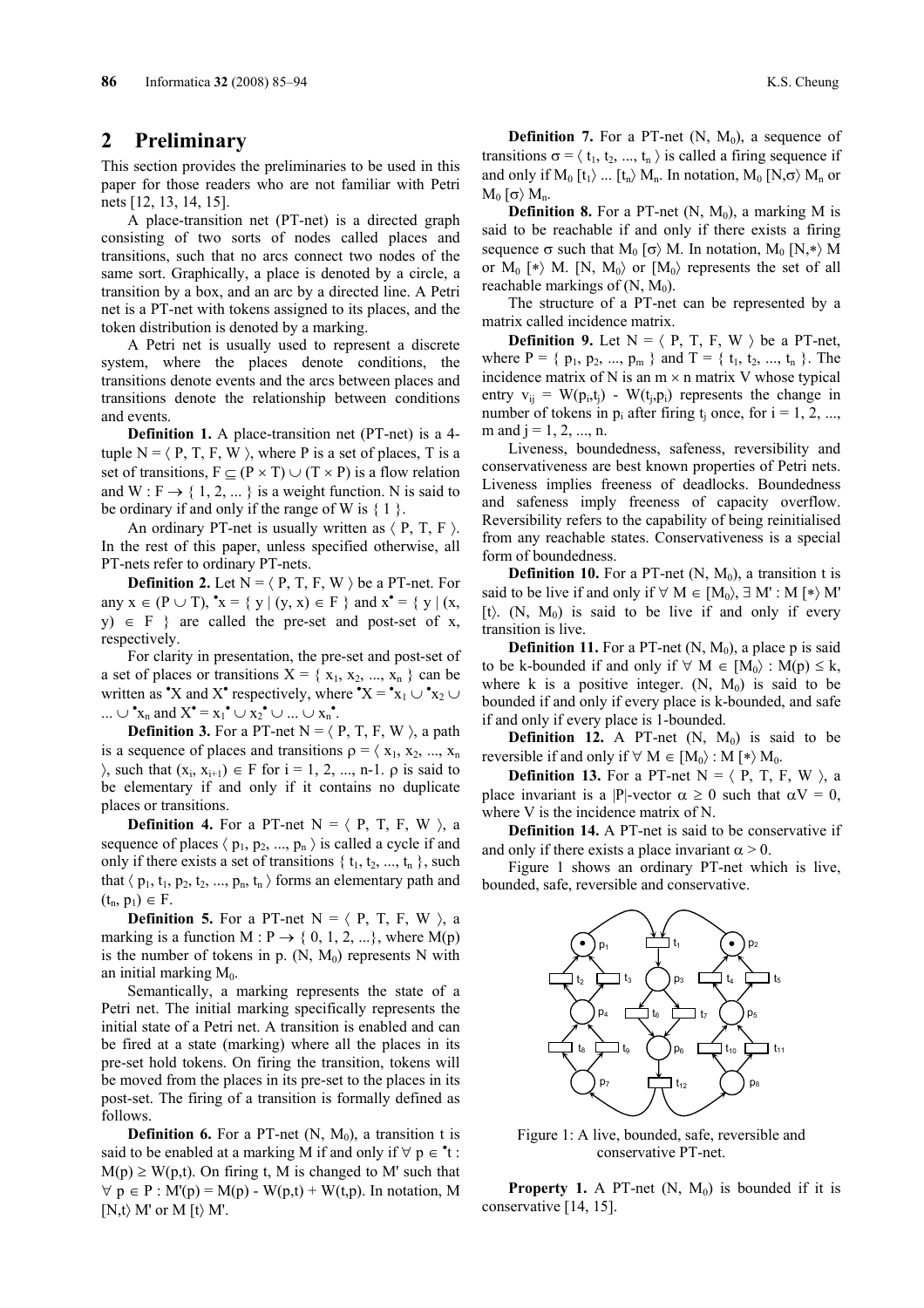**Definition 15.** For a PT-net N, a set of places S is called a siphon if and only if  $\mathbb{S} \subseteq \mathbb{S}^{\bullet}$ . S is said to be minimal if and only if there does not exist another siphon S' in N such that  $S' \subset S$ .

**Definition 16.** For a PT-net, a set of places T is called a trap if and only if  $T^{\bullet} \subseteq {}^{\bullet}T$ .

**Definition 17.** A PT-net  $(N, M_0)$  is said to satisfy the siphon-trap property if and only if every siphon contains a marked trap (or every minimal siphon contains a marked trap).

A well known sub-class of Petri nets, marked graphs possess many special properties pertaining to its liveness, boundedness and reversibility.

**Definition 18.** A marked graph is an ordinary PT-net  $N = \langle P, T, F, W \rangle$  such that  $\forall p \in P : |\mathbf{p}| = |p^{\bullet}| = 1$ .

**Property 2.** A marked graph  $(N, M_0)$  is live if and only if every cycle is marked by  $M_0$  [13, 14].

**Property 3.** A live marked graph  $(N, M_0)$  is bounded if and only if every place belongs to a cycle marked by M0 [13, 14].

**Property 4.** A live and bounded marked graph is reversible [13, 14].

**Property 5.** For a marked graph, the corresponding place vector of a cycle is a place invariant [13, 14].

Figure 2 shows a marked graph which is live, bounded, safe and reversible. Places  $\langle p_1, p_3, p_6, p_7, p_4 \rangle$ form a cycle. The place vector is a place invariant.



Figure 2: A live, bounded, safe and reversible marked graph.

### **3 Augmented marked graphs**

Augmented marked graphs were first introduced by Chu and Xie [1]. This section briefly describes augmented marked graphs.

**Definition 19.** An augmented marked graph  $(N, M_0;$ R) is a PT-net  $(N, M_0)$  with a specific subset of places R, such that : (a) Every place in R is marked by  $M_0$ . (b) The net  $(N', M_0')$  obtained from  $(N, M_0; R)$  by removing the places in R and their associated arcs is a marked graph. (c) For each  $r \in R$ , there exist  $k_r \ge 1$  pairs of transitions  $D_r = \{ \langle t_{s1}, t_{h1} \rangle, \langle t_{s2}, t_{h2} \rangle, ..., \langle t_{skr}, t_{hkr} \rangle \}$ , such that  $r^{\bullet} = \{ t_{s1},$  $t_{s2}, ..., t_{skr}$  }  $\subseteq T$  and  $\mathbf{r} = \{ t_{h1}, t_{h2}, ..., t_{hkr} \} \subseteq T$  and that, for each  $\langle t_{si}, t_{hi} \rangle \in D_r$ , there exists in  $(N', M_0')$  an elementary path  $\rho_{ri}$  connecting t<sub>si</sub> to t<sub>hi</sub>. (d) In (N', M<sub>0</sub>'), every cycle is marked and no  $\rho_{ri}$  is marked.

Figure 3 shows a typical augmented marked graph (N, M<sub>0</sub>; R), where R = {  $r_1, r_2$  }. For  $r_1, D_{r1} = \{ \langle t_1, t_{11} \rangle,$  $\langle t_3, t_9 \rangle$  }. For  $r_2$ ,  $D_{r2}$  = {  $\langle t_2, t_{11} \rangle$ ,  $\langle t_4, t_{10} \rangle$  }.



Figure 3: An augmented marked graph.

Augmented marked graphs possesses a number of special properties pertaining to liveness, boundedness, reversibility and conservativeness. In the following sections, these properties are thoroughly investigated.

## **4 Liveness and reversibility**

This section focus on the liveness and reversibility of augmented marked graphs. After reporting several known properties, some siphon-based and cycle-based characterisations for live and reversible augmented marked graphs are proposed.

**Property 6.** An augmented marked graph is live if and only if it does not contain any potential deadlock [1]. (Note : A potential deadlock is a siphon which would eventually become empty.)

**Property 7.** An augmented marked graph is reversible if it is live [1].

**Property 8.** An augmented marked graph is live and reversible if and only if every minimal siphon would never become empty.

**Property 9.** An augmented marked graph  $(N, M_0; R)$ is live and reversible if every minimal siphon, which contains at least one place of R, contains a marked trap [1].

For the augmented marked graph  $(N, M_0; R)$  shown in Figure 3, the minimal siphons are :  $\{p_1, p_5, p_8\}$ ,  $\{r_1,$ p2, p4, p6, p7, p9 }, { r1, p2, p4, p6, p7, p10 }, { r2, p3, p5, p6,  $p_8$ ,  $p_9$  } and {  $r_2$ ,  $p_3$ ,  $p_5$ ,  $p_6$ ,  $p_8$ ,  $p_{10}$  }. Each of these minimal siphons contains a marked trap, and would never become empty.  $(N, M_0; R)$  is live and reversible.

The places and transitions generated by cycles are defined as follows.

**Definition 20.** For a PT-net N,  $\Omega_N$  is defined as the set of all cycles in N.

**Definition 21.** Let N be a PT-net. For a subset of cycles  $Y \subseteq \Omega_N$ , P[Y] is defined as the set of places in Y, and  $T[Y] = P[Y] \cap P[Y]^{\bullet}$  is defined as the set of transitions generated by Y.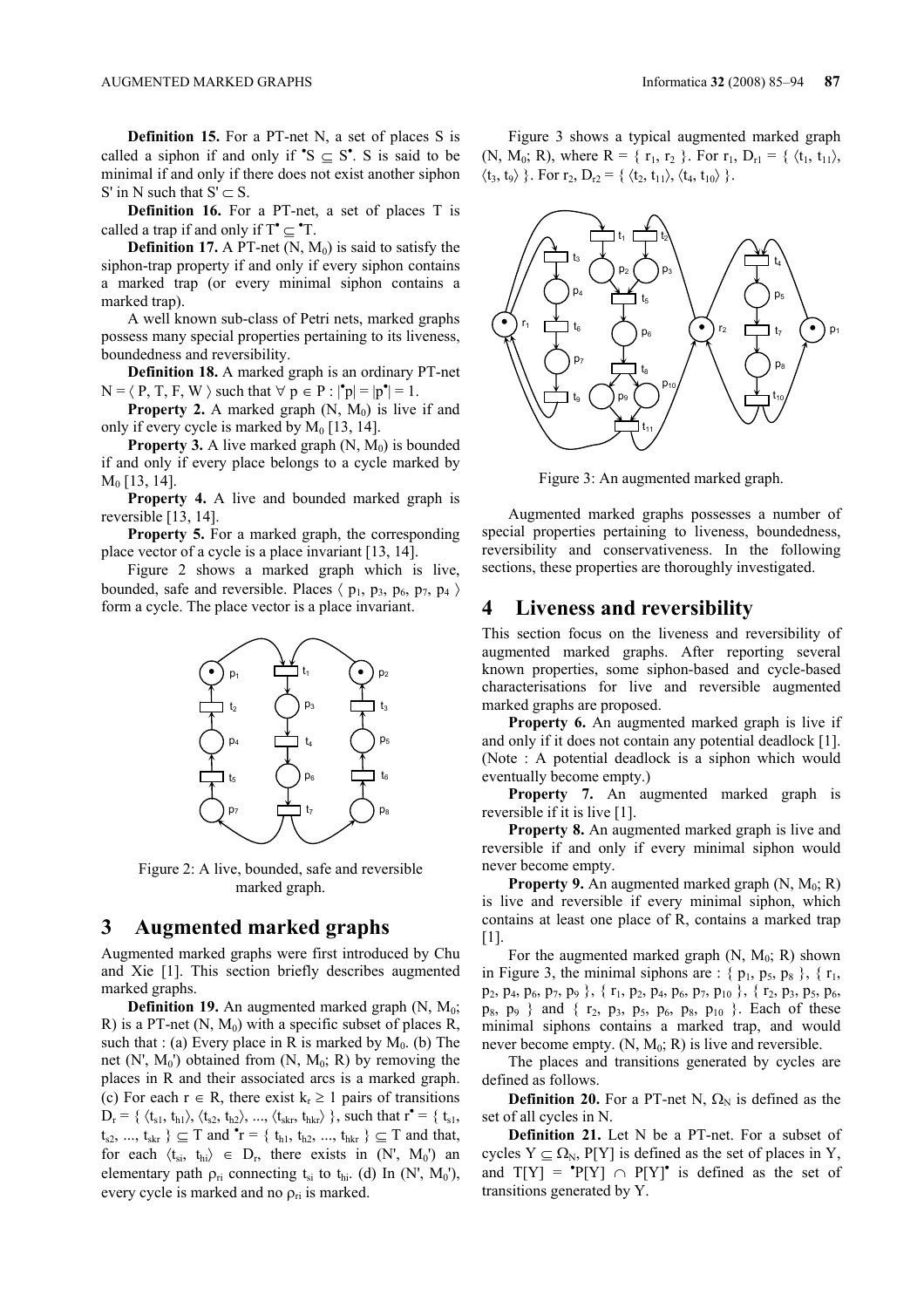For clarity in presentation,  $P[\{\gamma\}]$  and  $T[\{\gamma\}]$  can be written as  $P[\gamma]$  and  $T[\gamma]$ , to denote the set of places in a cycle  $\gamma$  and the set of transitions generated by  $\gamma$ , respectively.

**Definition 22.** For a PT-net N, an elementary path ρ  $= \langle x_1, x_2, ..., x_n \rangle$  is said to be conflict-free if and only if, for any transition  $x_i$  in  $\rho$ ,  $j \neq (i - 1) \implies x_j \notin \mathbf{x}_i$ .

**Property 10.** Let S be a minimal siphon of a PT-net. For any p,  $p' \in S$ , there exists in S a conflict-free path from  $p$  to  $p'$  [16].

Property 11. For a minimal siphon S of an augmented marked graph  $(N, M_0; R)$ , there exists a set of cycles  $Y \subseteq \Omega_N$  such that  $P[Y] = S$ .

**Property 12.** Every cycle in an augmented marked graph is marked.

**Property 13.** Every siphon in an augmented marked graph is marked.

**Property 14.** Let (N, M<sub>0</sub>; R) be an augmented marked graph. For every  $r \in R$ , there exists a minimal siphon which contains only one marked place r.

Consider the augmented marked graph  $(N, M_0; R)$ shown in Figure 3. Every minimal siphon is covered by cycles. Consider a minimal siphon  $S_1 = \{r_1, p_2, p_4, p_6, p_7,$  $p_9$  }. There exists a set of cycles  $Y_1 = \{ \gamma_{11}, \gamma_{12} \}$ , where  $\gamma_{11} = \langle r_1, p_4, p_7 \rangle$  and  $\gamma_{12} = \langle r_1, p_2, p_6, p_9 \rangle$ , such that  $S_1 =$  $P[Y_1]$ . Consider another minimal siphon  $S_2 = \{r_2, p_3, p_5,$  $p_6$ ,  $p_8$ ,  $p_{10}$  }. There exists a set of cycles  $Y_2 = \{ \gamma_{21}, \gamma_{22} \}$ , where  $\gamma_{21} = \langle r_2, p_5, p_8 \rangle$  and  $\gamma_{22} = \langle r_2, p_3, p_6, p_{10} \rangle$ , such that  $S_2 = P[Y_2]$ . For  $S_1, r_1 \in R$  is the only one marked place. Also, for  $S_2$ ,  $r_2 \in R$  is the only one marked place.

For an augmented marked graph, minimal siphons can be classified into R-siphons and NR-siphons. Based on R-siphons and NR-siphons, some characterisations for augmented marked graphs are proposed.

**Definition 23.** For an augmented marked graph (N,  $M_0$ ; R), a minimal siphon is called a R-siphon if and only if it contains at least one place in R.

**Definition 24.** For an augmented marked graph (N,  $M_0$ ; R), a minimal siphon is called a NR-siphon if and only if it does not contain any place in R.

**Definition 25.** Let N be a PT-net. For a set of places Q in N,  $\Omega_N[Q]$  is defined as the set of cycles that contains at least one place in Q.

For clarity in presentation,  $\Omega_N[\{p\}]$  can be written as  $\Omega_N[p]$  to denote the set of cycles that contains a place p.

**Property 15.** For an augmented marked graph (N,  $M_0$ ; R), a R-siphon is covered by a set of cycles Y  $\subset$  $Ω<sub>N</sub>[R]$ .

Figure 4 shows another augmented marked graph (N,  $M_0$ ; R), where R = {  $r_1$ ,  $r_2$  }. There are five minimal siphons, namely,  $S_1 = \{r_1, p_3, p_4, p_7, p_8\}$ ,  $S_2 = \{r_1, p_3, p_5,$  $p_7, p_8$  },  $S_3 = \{r_2, p_2, p_4, p_6, p_8, p_9, p_{10} \}$ ,  $S_4 = \{r_2, p_2, p_5,$  $p_6$ ,  $p_8$ ,  $p_9$ ,  $p_{10}$  } and  $S_5 = \{p_1, p_3, p_7\}$ .  $S_1$ ,  $S_2$ ,  $S_3$  and  $S_4$ are R-siphon as they contain at least one place in R.  $S_5$  is a NR-siphon which does not contain any place in R. For  $(N, M<sub>0</sub>; R)$ , every R-siphon is covered by a set of cycles in  $\Omega_N[R]$ . For example,  $S_1 = \{ r_1, p_3, p_4, p_7, p_8 \}$  is covered by a set of cycles  $Y_1 = \{ \gamma_{11}, \gamma_{12} \} \subseteq \Omega_N[R],$ where  $\gamma_{11} = \langle r_1, p_3, p_7 \rangle$  and  $\gamma_{12} = \langle r_1, p_4, p_8 \rangle$ .



Figure 4: Another augmented marked graph.

**Property 16.** Let S be a R-siphon of an augmented marked graph (N, M<sub>0</sub>; R). For every  $t \in (S^{\bullet} \setminus {}^{\bullet}S)$ , there does not exist any  $s \in (S \setminus R)$  such that  $t \in s^{\bullet}$ .

**Property 17.** For an augmented marked graph (N,  $M_0$ ; R), a NR-siphon contains itself as a marked trap and would never become empty.

**Property 18.** An augmented marked graph  $(N, M_0;$ R) is live and reversible if and only if no R-siphons eventually become empty.

**Property 19.** An augmented marked graph  $(N, M_0;$ R) satisfies the siphon-trap property if and only if every R-siphon contains a marked trap.

Consider the augmented marked graph  $(N, M_0; R)$ shown in Figure 4. Every R-siphon contains a marked trap. Each of the R-siphons  $S_1 = \{r_1, p_3, p_4, p_7, p_8\}$ ,  $S_2 =$  $\{r_1, p_3, p_5, p_7, p_8\}$ ,  $S_3 = \{r_2, p_2, p_4, p_6, p_8, p_9, p_{10}\}$  and  $S_4$  $= \{ r_2, p_2, p_5, p_6, p_8, p_9, p_{10} \}$  contains a marked trap and would never become empty.  $(N, M_0; R)$  is live and reversible.

**Property 20.** (characterisation of Property 9) An augmented marked graph  $(N, M_0; R)$  is live and reversible if every R-siphon contains a marked trap.

Property 18 provides a simple necessary and sufficient condition for live and reversible augmented marked graphs. With Properties 18 and 20, we can determine if an augmented marked graph is live and reversible based on R-siphons. Besides, Property 15 provides a characterisation for R-siphons so that Rsiphons can be identified by finding cycles in  $\Omega_N[R]$ . We may now derive a strategy for checking the liveness and reversibility of an augmented marked graph  $(N, M_0; R)$ :

(a) Find all R-siphons based on  $\Omega_N[R]$ .

(b) Check if every R-siphon contains a marked trap. If yes, report  $(N, M_0; R)$  is live and reversible. Otherwise, go to (c).

(c) For each R-siphon which does not contain any marked trap, check if it would never become empty. If yes, report  $(N, M_0; R)$  is live and reversible. Otherwise, report  $(N, M_0; R)$  is neither live nor reversible.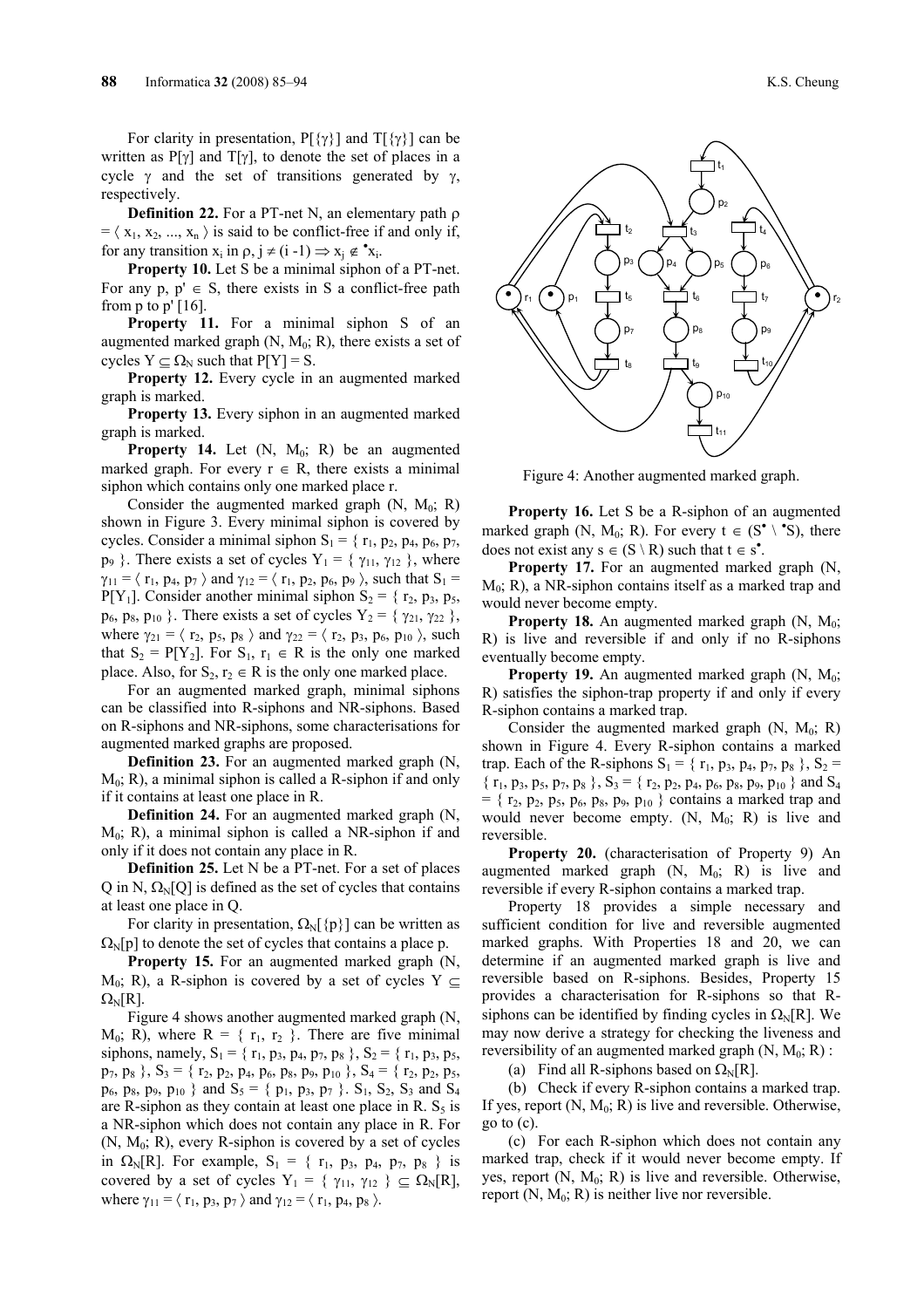In the following, conflict-free cycles are introduced. Based on conflict-free cycles, a new property called Rinclusion is proposed. It is then used for characterising liveness and reversibility of augmented marked graphs.

**Definition 26.** For a PT-net N, a set of cycles Y  $\subseteq$  $\Omega_N$  is said to be conflict-free if and only if, for any q, q'  $\in$  P[Y], there exists in P[Y] a conflict-free path from q to q'.

Figure 5 shows a PT-net N. Consider three cycles  $\gamma_1$ ,  $\gamma_2, \gamma_3 \in \Omega_{\rm N}[p_3]$ , where  $\gamma_1 = \langle p_3, p_2, p_7 \rangle$ ,  $\gamma_2 = \langle p_3, p_4 \rangle$  and  $\gamma_3 = \langle p_3, p_1, p_6, p_{10}, p_8 \rangle$ . The set of cycles  $Y_1 = \{ \gamma_1, \gamma_2 \}$ is conflict-free because for any  $q, q' \in P[Y_1]$ , there exists in  $P[Y_1]$  a conflict-free path from q to q'. The set of cycles  $Y_2 = \{ \gamma_2, \gamma_3 \}$  is not conflict-free. We have  $p_4$ ,  $p_8$  $\in$  P[Y<sub>2</sub>]. p<sub>4</sub> is connected to p<sub>8</sub> via only one path  $\rho = \langle p_4,$  $t_5$ ,  $p_3$ ,  $t_1$ ,  $p_1$ ,  $t_3$ ,  $p_6$ ,  $t_6$ ,  $p_{10}$ ,  $t_9$ ,  $p_8$   $\rangle$  in  $Y_2$ , and  $\rho$  is not conflict-free because  $p_4$ ,  $p_8 \in \text{t}_5$ .



Figure 5: A PT-net for illustration of conflict-free cycles.

**Property 21.** Let S be a minimal siphon of an augmented marked graph (N, M<sub>0</sub>; R), and  $Y \subset \Omega_N$  be a set of cycles such that  $S = P[Y]$ . Then, Y is conflict-free.

For the augmented marked graph shown in Figure 3,  $\{r_1, p_2, p_4, p_6, p_7, p_9\}$  is a minimal siphon covered by a set of cycles  $\{ \langle r_1, p_4, p_7 \rangle, \langle r_1, p_2, p_6, p_9 \rangle \}$  which is conflict free.  $\{r_2, p_3, p_5, p_6, p_8, p_{10}\}$  is another minimal siphon covered by a set of cycles  $\{ \langle r_2, p_5, p_8 \rangle, \langle r_2, p_3, \rangle \}$  $p_6$ ,  $p_{10}$   $\rangle$  } which is conflict-free. For the augmented marked graph shown in Figure 4,  $\{r_1, p_3, p_4, p_7, p_8\}$  is a minimal siphon covered by a set of cycles  $\{ \langle r_1, p_3, p_7 \rangle, \langle r_2, p_4 \rangle, \langle r_3, p_4 \rangle, \langle r_4, p_5 \rangle, \langle r_5, p_6 \rangle, \langle r_6, r_7 \rangle, \langle r_7 \rangle, \langle r_8 \rangle, \langle r_9 \rangle, \langle r_1 \rangle, \langle r_1 \rangle, \langle r_2 \rangle, \langle r_3 \rangle, \langle r_4 \rangle, \langle r_5 \rangle, \langle r_6 \rangle, \langle r_7 \rangle, \langle r_8 \rangle, \langle r_$  $\langle r_1, p_4, p_8 \rangle$  } which is conflict free.  $\{r_1, p_3, p_5, p_7, p_8\}$  is another minimal siphon covered by a set of cycles  $\{ \langle r_1, \rangle \}$  $p_3, p_7 \rangle$ ,  $\langle r_1, p_5, p_8 \rangle$  which is conflict free.

**Definition 27.** Let  $(N, M_0; R)$  be an augmented marked graph. A place  $r \in R$  is said to satisfy the Rinclusion if and only if, for any set of cycles  $Y \subseteq \Omega_N[R]$ such that Y is conflict-free,  $\mathbf{r} \subseteq T[Y] \Rightarrow \mathbf{r} \subseteq T[Y]$ .

Figure 6 shows an augmented marked graph  $(N, M_0;$ R), where  $R = \{r_1, r_2\}$ . Consider  $r_1$ . For any set of cycles  $Y_1 \subseteq \Omega_N[R]$  such that  $Y_1$  is conflict-free,  $\mathbf{\hat{r}}_1 \subseteq T[Y_1] \Rightarrow$  $r_1^{\bullet} \subseteq T[Y_1]$ . Next, consider  $r_2$ . For any set of cycles  $Y_2 \subseteq T[Y_1]$  $\Omega_{\rm N}[\text{R}]$  such that Y<sub>2</sub> is conflict-free,  $\mathbf{r}_2 \subseteq T[Y_2] \Rightarrow r_2 \mathbf{r} \subseteq$  $T[Y]$ . Both  $r_1$  and  $r_2$  satisfy the R-inclusion.



Figure 6: An augmented marked graph for illustration of R-inclusion.

Figure 7 shows another augmented marked graph (N,  $M_0$ ; R). For  $r_1 \in R$ , there exists a set of cycles  $Y_1 = \{ \gamma_{11}, \gamma_{12}, \ldots \}$  $\gamma_{12}$  }  $\subseteq \Omega_N[R]$ , where  $\gamma_{11} = \langle r_1, p_5 \rangle$  and  $\gamma_{12} = \langle r_1, p_5, r_2, r_1 \rangle$  $p_6$   $\}$ .  $\mathbf{r}_1 = \{ t_5, t_6 \} \subseteq T[Y_1] = \{ t_3, t_4, t_5, t_6 \}$  but  $r_1 \mathbf{r}_1 = \{ t_2, t_4, t_5, t_6 \}$  $t_3$  }  $\underline{\sigma}$  T[Y<sub>1</sub>]. For  $r_2 \in R$ , there exists a set of cycles Y<sub>2</sub> = {  $\gamma_{21}, \gamma_{22}$  }  $\subseteq \Omega_N[R]$ , where  $\gamma_{21} = \langle r_2, p_6 \rangle$  and  $\gamma_{22} = \langle r_2, p_6 \rangle$  $p_6, r_1, p_5$   $\}$ .  ${}^{\bullet}r_2 = \{ t_5, t_6 \} \subseteq T[Y_2] = \{ t_3, t_4, t_5, t_6 \}$  but  $r_2^{\bullet} =$  $\{ t_1, t_4 \} \not\subset T[Y_2]$ . Both  $r_1$  and  $r_2$  do not satisfy the Rinclusion property.



Figure 7: Another augmented marked graph for illustration of R-inclusion.

**Property 22.** For an augmented marked graph (N,  $M_0$ ; R), a R-siphon S contains itself as a marked trap if every place  $r \in R$  in S satisfies the R-inclusion property.

**Property 23.** An augmented marked graph  $(N, M_0;$ R) satisfies the siphon-trap property if and only if every place  $r \in R$  satisfies the R-inclusion property.

**Property 24.** An augmented marked graph  $(N, M_0;$ R) is live and reversible if every place  $r \in R$  satisfies the R-inclusion property.

Consider the augmented marked graph  $(N, M_0; R)$ shown in Figure 6. We have  $R = \{r_1, r_2\}$ , where both  $r_1$ and  $r_2$  satisfy the R-inclusion property. Any R-siphon, such as  $\{r_1, p_3, p_4\}$  or  $\{r_2, p_5, p_6\}$ , contains itself as a marked trap.  $(N, M_0; R)$  satisfies the siphon-trap property, and is live and reversible.

Property 24 provides a cycle-based condition for live and reversible augmented marked graphs. We need to check the R-inclusion property which involves finding cycles and checking their pre-sets and post-sets.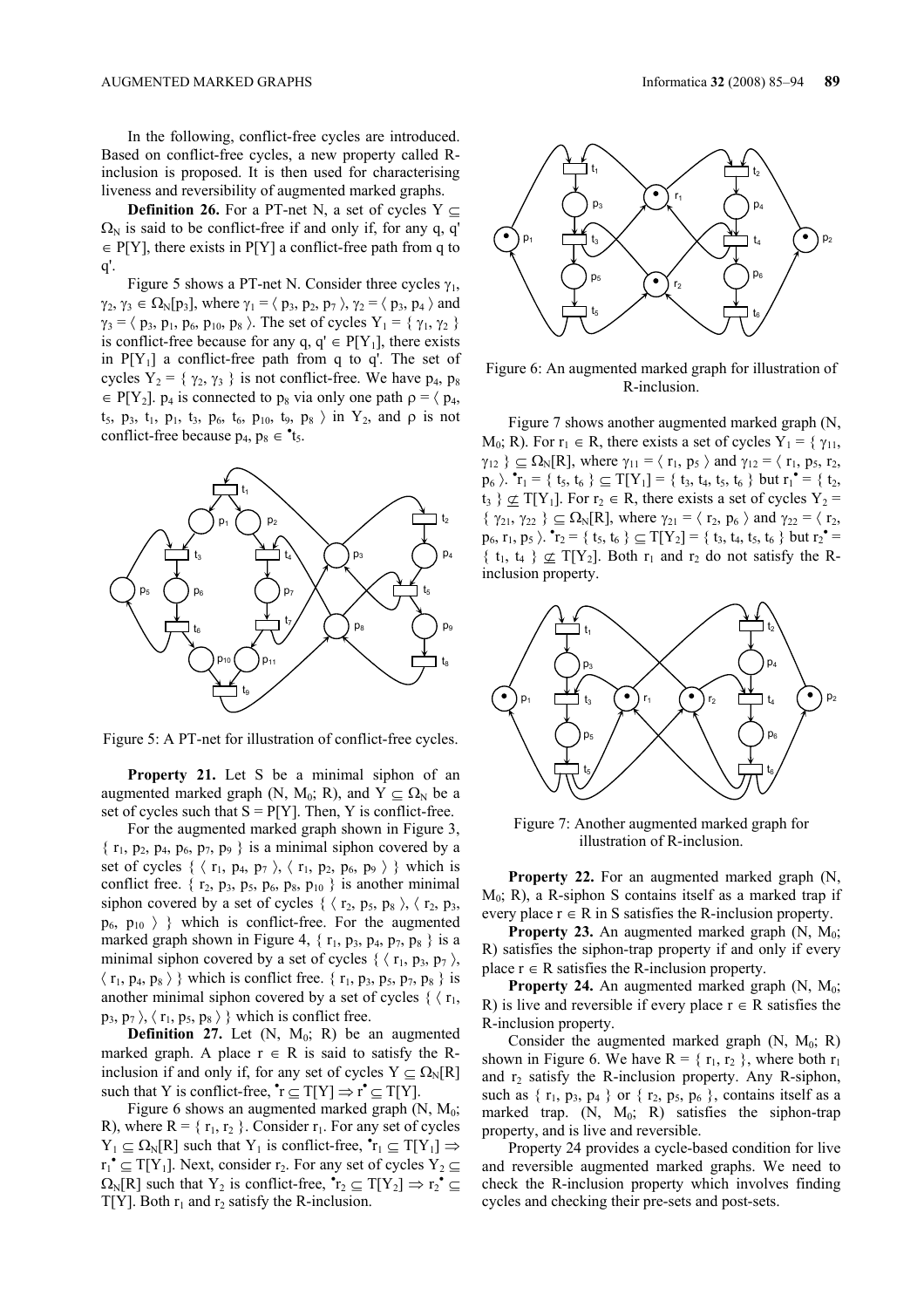Based on Properties 15, 18, 20, 22 and 24, we revise the strategy for checking the liveness and reversibility of an augmented marked graph  $(N, M_0; R)$  with the use of the R-inclusion property, as follows.

(a) Check if every  $r \in R$  satisfies the R-inclusion property. If yes, report  $(N, M_0; R)$  is live and reversible. Otherwise go to (b).

(b) Let  $R' \subseteq R$  be the set of places which do not satisfy the R-inclusion property. Based on  $\Omega_{\text{M}}[\text{R}^{\dagger}]$ , find all R-siphons which contain at least one place in R'.

(c) For each R-siphon identified in (b), check if it contains a marked trap. If yes, report  $(N, M_0; R)$  is live and reversible. Otherwise, go to (d).

(d) For each R-siphon identified in (b) that does not contain any marked trap, check if it would never become empty. If yes, report  $(N, M_0; R)$  is live and reversible. Otherwise, report  $(N, M_0; R)$  is neither live nor reversible.

### **5 Boundedness and conservativeness**

This section focus on the boundedness conservativeness of augmented marked graphs, which are less studied in the literature. Some transform-based characterisations for bounded and conservative augmented marked graphs are proposed.

In the following, we introduce a new transformation called R-transform for augmented marked graphs. It simply transforms an augmented marked graphs  $(N, M_0;$ R) into a number of marked graphs by replacing each place in R by a set of places.

**Property 25.** Let  $(N, M_0; R)$  be an augmented marked graph to be transformed into  $(N', M_0')$  as follows. For each place  $r \in R$ , where  $D_r = \{ \langle t_{s1}, t_{h1} \rangle, \langle t_{s2}, t_{h2} \rangle, ...,$  $\langle t_{skr}, t_{hkr} \rangle$ }, replace r with a set of places {  $p_1, p_2, ..., p_{kr}$  }, such that  $M_0'[p_i] = M_0[r]$  and  $p_i^{\bullet} = \{ t_{si} \}$  and  $\mathbf{\hat{p}}_i = \{ t_{hi} \}$ for  $i = 1, 2, ..., k_r$ . Then,  $(N', M_0')$  is a marked graph.

**Definition 28.** Let  $(N, M_0; R)$  be an augmented marked graph. The marked graph  $(N', M_0')$  transformed from  $(N, M_0; R)$  as stated in Property 25 is called the Rtransform of  $(N, M_0; R)$ .

**Property 26.** The R-transform of an augmented marked graph is live.

Figure 8 shows an augmented marked graph. Figure 9 shows its R-transform, where r is replaced by  $\{q_1, q_2\}$ .



Figure 8: An augmented marked graph for illustration of R-transform.



Figure 9: The R-transform of the augmented marked graph shown in figure 8.

**Property 27.** Let  $(N', M_0')$  be the R-transform of an augmented marked graph (N, M<sub>0</sub>; R), where  $r \in R$  is replaced by a set of places  $Q = \{q_1, q_2, ..., q_k\}$ , and  $P_0$  be the set of marked places in N'. Then, for each q<sub>i</sub> in N', there exists a place invariant  $\alpha_i$  of N' such that  $\alpha_i[q_i] = 1$ and  $\alpha_i[s] = 0$  for any place  $s \in P_0 \setminus \{q_i\}$ .

**Property 28.** Let  $(N, M_0; R)$  be an augmented marked graph, where  $R = \{r_1, r_2, ..., r_n\}$ . Let  $(N', M_0')$  be the R-transform of  $(N, M_0; R)$ , where each  $r_i$  is replaced by a set of places  $Q_i$ , for  $i = 1, 2, ..., n$ . If every place in  $(N', M_0')$  belongs to a cycle, then there exists a place invariant  $\alpha$  of N' such that  $\alpha > 0$  and  $\alpha[q_1] = \alpha[q_2] = ... =$  $\alpha[q_k]$  for each  $Q_i = \{q_1, q_2, ..., q_k\}$ .

Consider the R-transform  $(N, M_0)$  shown in Figure 9. It is a live marked graph. For  $q_1$ , there exists a place invariant  $\alpha_1$ , such that  $\alpha_1[q_1] = 1$  and  $\alpha_1[q_2] = \alpha_1[p_1] =$  $\alpha_1[p_2] = 0$ . For  $q_2$ , there also exists a place invariant  $\alpha_2$ , such that  $\alpha_2[q_2] = 1$  and  $\alpha_2[q_1] = \alpha_2[p_1] = \alpha_2[p_2] = 0$ . In  $(N', M_0')$ , every place belongs to a cycle. There also exists a place invariant  $\alpha > 0$ , where  $\alpha[q_1] = \alpha[q_2]$ .

Based on R-transform, a necessary and sufficient condition for bounded and conservative augmented marked graphs is proposed.

**Property 29.** Let  $(N', M_0')$  be the R-transform of an augmented marked graph  $(N, M_0; R)$ .  $(N, M_0; R)$  is bounded and conservative if and only if every place in  $(N', M_0')$  belongs to a cycle.

With Properties 29, we derive the following strategy for checking the boundedness and conservativeness of an augmented marked graph  $(N, M_0; R)$ :

(a) Create the R-transform  $(N', M_0')$  of  $(N, M_0; R)$ .

(b) For each place p in  $(N', M_0')$ , check if there exists a cycle that contains p. If yes, report  $(N, M_0; R)$  is bounded and conservative. Otherwise, report  $(N, M_0; R)$ is neither bounded nor conservative.

**Property 30.** Let  $(N', M_0')$  be the R-transform of an augmented marked graph  $(N, M_0; R)$ .  $(N, M_0; R)$  is bounded and conservative if and only if  $(N', M_0')$  is bounded.

Consider the augmented marked graph  $(N, M_0; R)$ shown in Figure 8, and the R-transform  $(N', M_0')$  of  $(N,$  $M_0$ ; R) in Figure 9. Every place in  $(N', M_0')$  belongs to a cycle.  $(N, M_0; R)$  is bounded and conservative.  $(N', M_0')$ is also bounded and conservative.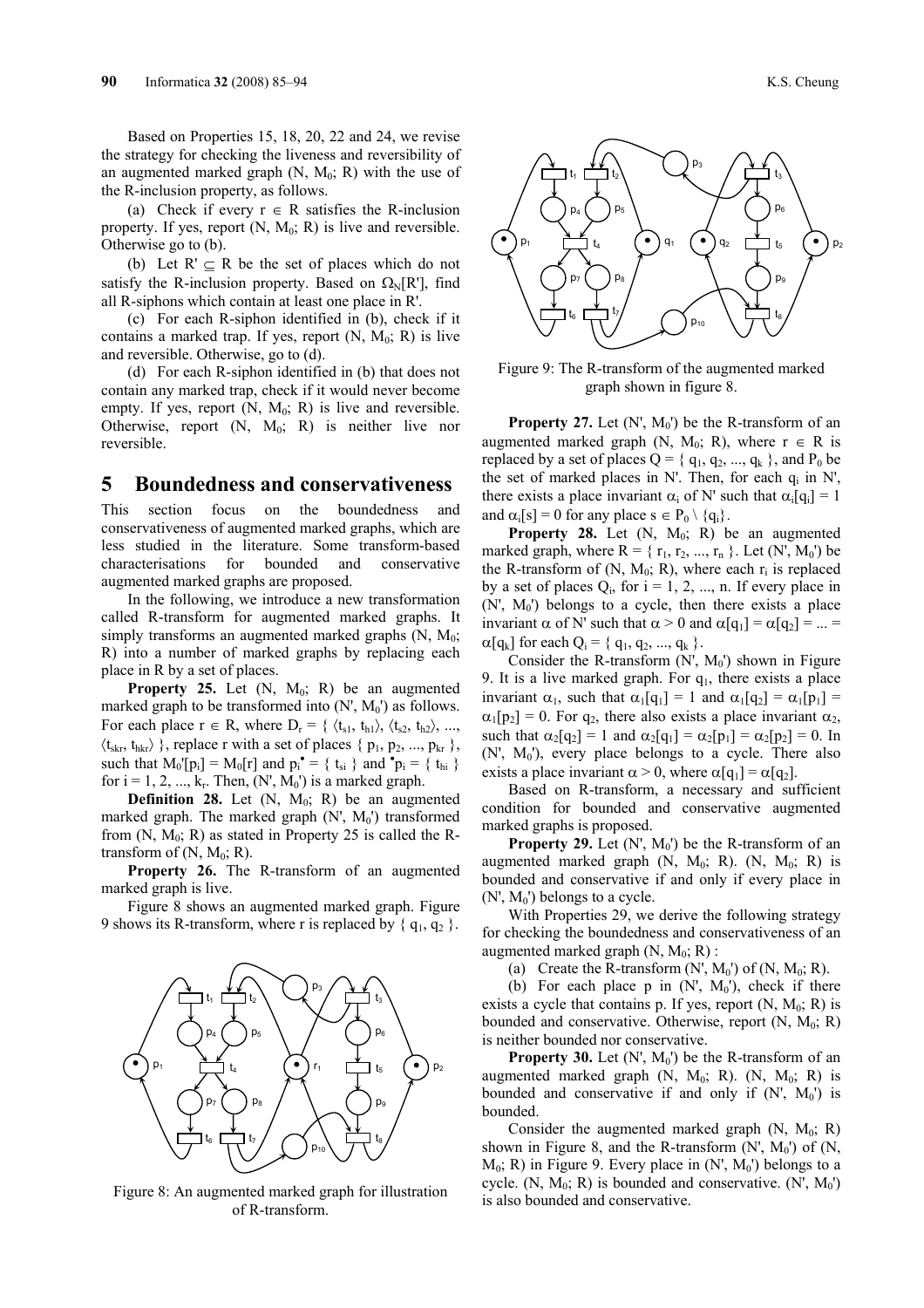Figure 10 shows an augmented marked graph (N,  $M_0$ ; R), and Figure 11 shows the R-transform (N',  $M_0$ ') of  $(N, M_0; R)$ . For  $(N', M_0')$ ,  $p_3$  does not belong to any cycle. Also,  $p_8$  does not belong to any cycle. (N,  $M_0$ ; R) is neither bounded nor conservative.



Figure 10: Another augmented marked graph for illustration of R-transform.



Figure 11: The R-transform of the augmented marked graph shown in figure 10.

### **6 The dining philosopher problem**

This section illustrates the properties of augmented marked graphs obtained in the previous sections using the dining philosopher problem.

### **The dining philosopher problem (version 1) :**

Six philosophers  $(H_1, H_2, H_3, H_4, H_5$  and  $H_6$ ) are sitting around a circular table for dinner. They are either meditating or eating the food placed at the centre of the table. There are six pieces of chopsticks  $(C_1, C_2, C_3, C_4,$  $C_5$  and  $C_6$ ) shared by them for getting the food to eat, as shown in Figure 12. For one to get the food to eat, both the chopstick at the right hand side and the chopstick at the left hand side must be available. The philosopher then grasps both chopsticks simultaneously and then takes the food to eat. Afterwards, the chopsticks are released and returned to their original positions simultaneously.

Figure 13 shows the augmented marked graph (N,  $M_0$ ; R) which represents the dining philosopher problem (version 1).



Figure 12: The dinning philosopher problem.



Figure 13 : The dining philosopher problem (version 1).

#### Semantic meaning for places and transitions

| $p_{11}$        | $H_1$ is meditating.                               |
|-----------------|----------------------------------------------------|
| $p_{12}$        | $H_1$ has got $C_1$ and $C_2$ and takes the food.  |
| $p_{21}$        | $H2$ is meditating.                                |
| $p_{22}$        | $H_2$ has got $C_2$ and $C_3$ and takes the food.  |
| $p_{31}$        | $H_3$ is meditating.                               |
| $p_{32}$        | $H_3$ has got $C_3$ and $C_4$ and takes the food.  |
| $p_{41}$        | $H_4$ is meditating.                               |
| $D_{42}$        | $H_4$ has got $C_4$ and $C_5$ and takes the food.  |
| $p_{51}$        | $H5$ is meditating.                                |
| $D_{52}$        | $H_5$ has got $C_5$ and $C_6$ and takes the food.  |
| $p_{61}$        | $H_6$ is meditating.                               |
| $p_{62}$        | $H_6$ has got $C_6$ and $C_1$ and takes the food.  |
| r <sub>1</sub>  | $C_1$ is available for pick.                       |
| r <sub>2</sub>  | $C2$ is available for pick.                        |
| $r_3$           | $C_3$ is available for pick.                       |
| r <sub>4</sub>  | $C_4$ is available for pick.                       |
| r <sub>5</sub>  | $C5$ is available for pick.                        |
| $r_{6}$         | $C_6$ is available for pick.                       |
| $t_{11}$        | $H_1$ takes the action to grasp $C_1$ and $C_2$ .  |
| $t_{12}$        | $H_1$ takes the action to return $C_1$ and $C_2$ . |
| $t_{21}$        | $H_1$ takes the action to grasp $C_2$ and $C_3$ .  |
| $t_{22}$        | $H_1$ takes the action to return $C_2$ and $C_3$ . |
| $t_{31}$        | $H_1$ takes the action to grasp $C_3$ and $C_4$ .  |
| $t_{32}$        | $H_1$ takes the action to return $C_3$ and $C_4$ . |
| t <sub>41</sub> | $H_1$ takes the action to grasp $C_4$ and $C_5$ .  |
| t <sub>42</sub> | $H_1$ takes the action to return $C_4$ and $C_5$ . |
|                 |                                                    |

- $t_{51}$  H<sub>1</sub> takes the action to grasp C<sub>5</sub> and C<sub>6</sub>.
- $t_{52}$  H<sub>1</sub> takes the action to return  $C_5$  and  $C_6$ .
- $t_{61}$  H<sub>1</sub> takes the action to grasp  $C_6$  and  $C_1$ .
- $t_{62}$  H<sub>1</sub> takes the action to return  $C_6$  and  $C_1$ .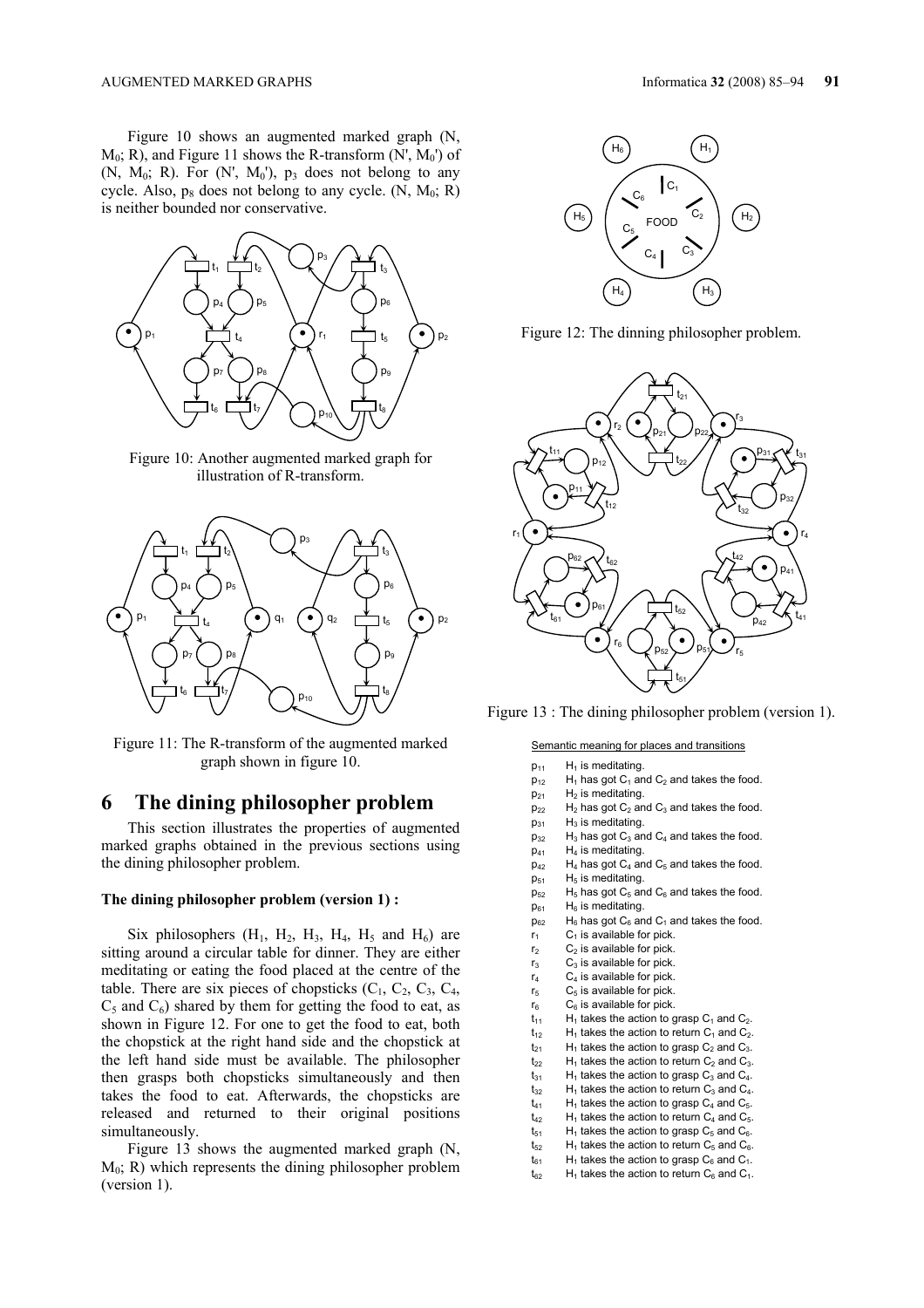For  $(N, M_0; R)$ , every R-siphons contains a marked trap and would never become empty. Every place in its R-transform belongs to a cycle. Based on the results obtained in Sections 4 and 5,  $(N, M_0; R)$  is live, bounded, reversible and conservative.

### **The dining philosopher problem (version 2) :**

The Dining Philosopher Problem is revised. For one to get the food to eat, he or she first grasps the chopstick at the right hand side if available, then grasps the chopstick at the left hand side if available, and then takes the food to eat. Afterwards, the chopsticks are released and returned to their original positions simultaneously.

Figure 14 shows the augmented marked graph (N,  $M_0$ ; R) which represents the dining philosopher problem (version 2). The set of places  $\{r_1, p_{13}, r_2, p_{23}, r_3, p_{33}, r_4,$  $p_{43}$ ,  $r_5$ ,  $p_{53}$ ,  $r_6$ ,  $p_{63}$  is a R-siphon which would become empty after firing the sequence of transitions  $\langle t_{11}, t_{12}, t_{13},$  $t_{14}$ ,  $t_{15}$ ,  $t_{16}$ ). Deadlock would occur after firing  $\langle t_{11}, t_{12}, t_{13},$  $t_{14}$ ,  $t_{15}$ ,  $t_{16}$ ). Based on the results obtained in Section 4,  $(N, M_0; R)$  is neither live nor reversible. On the other hand, for the R-transform of  $(N, M_0; R)$ , every place belongs to a cycle. Based on the results obtained in Section 5,  $(N, M_0; R)$  is bounded and conservative.

# **7 Conclusion**

In the past decade, augmented marked graphs have evolved into a sub-class of Petri nets for modelling shared resource systems. One major reason is that augmented marked graphs possess a structure which is desirable for modelling shared resources. However, the properties of augmented marked graphs are not extensively studied.

In this paper, a number of new characterisations for live and reversible augmented marked graphs are proposed. In particulars, some of these characterisations are based on cycles, instead of siphons. Besides, a Rtransform is introduced. Based on the R-transform, a number of new characterisations for bounded and conservative augmented marked graphs are proposed. Consolidating these results, pretty simple conditions and procedures for checking the liveness, reversibility, boundedness and conservativeness of augmented marked graphs are derived. These have been illustrated using the dining philosopher problem.

Augmented marked graphs are often used for modelling shared-resource systems wherein the system analyst need to achieve the system design objectives on two folds. On one hand, the resources are scarce and should be maximally shared. On the other hand, the system should be carefully designed so that erroneous situations, such as deadlock and capacity overflow, due to sharing of resources should be avoided. For a sharedresource system modelled as an augmented marked graph, essential properties such as liveness, reversibility, boundedness and conservativeness can be effectively analysed with the new characterisations for augmented marked graphs. These contribute to ensuring the design correctness of shared resource systems.



Figure 14 : The dining philosopher problem (version 2).

### Semantic meaning for places and transitions

| P <sub>11</sub>            | $H_1$ is meditating.                               |
|----------------------------|----------------------------------------------------|
| $p_{12}$                   | $H_1$ has got $C_1$ and prepares to pick $C_2$ .   |
| $p_{13}$                   | $H_1$ has got $C_1$ and $C_2$ and takes the food.  |
| $p_{21}$                   | $H2$ is meditating.                                |
| $p_{22}$                   | $H_2$ has got $C_2$ and prepares to pick $C_3$ .   |
| $p_{23}$                   | $H_2$ has got $C_2$ and $C_3$ and takes the food.  |
| $p_{31}$                   | $H_3$ is meditating.                               |
| $p_{32}$                   | $H_3$ has got $C_3$ and prepares to pick $C_4$ .   |
| $p_{33}$                   | $H_3$ has got $C_3$ and $C_4$ and takes the food.  |
| P <sub>41</sub>            | $H_4$ is meditating.                               |
| P <sub>42</sub>            | $H_4$ has got $C_4$ and prepares to pick $C_5$ .   |
| P <sub>43</sub>            | $H_4$ has got $C_4$ and $C_5$ and takes the food.  |
| P <sub>51</sub>            | $H5$ is meditating.                                |
| P <sub>52</sub>            | $H_5$ has got $C_5$ and prepares to pick $C_6$ .   |
| $p_{53}$                   | $H_5$ has got $C_5$ and $C_6$ and takes the food.  |
| $p_{61}$                   | $H_6$ is meditating.                               |
| $p_{62}$                   | $H_6$ has got $C_6$ and prepares to pick $C_1$ .   |
| P <sub>63</sub>            | $H_6$ has got $C_6$ and $C_1$ and takes the food.  |
| r,                         | $C_1$ is available for pick.                       |
| r2                         | $C_2$ is available for pick.                       |
| r3                         | $C_3$ is available for pick.                       |
| r,                         | $C_4$ is available for pick.                       |
| r,                         | $C5$ is available for pick.                        |
| $\mathsf{r}_6$             | $C_6$ is available for pick.                       |
| t <sub>11</sub>            | $H_1$ takes the action to grasp $C_1$ .            |
| $t_{12}$                   | $H_1$ takes the action to grasp $C_2$ .            |
| t <sub>13</sub>            | $H_1$ takes the action to return $C_1$ and $C_2$ . |
| t <sub>21</sub>            | $H_2$ takes the action to grasp $C_2$ .            |
| $\mathsf{t}_{22}$          | $H_2$ takes the action to grasp $C_3$ .            |
| $t_{23}$                   | $H_2$ takes the action to return $C_2$ and $C_3$ . |
| $t_{31}$                   | $H_3$ takes the action to grasp $C_3$ .            |
| $\mathsf{t}_{32}$          | $H_3$ takes the action to grasp $C_4$ .            |
| $\mathsf{t}_{33}$          | $H_3$ takes the action to return $C_3$ and $C_4$ . |
| t41                        | $H_4$ takes the action to grasp $C_4$ .            |
| t <sub>42</sub>            | $H_4$ takes the action to grasp $C_5$ .            |
| t <sub>43</sub>            | $H_4$ takes the action to return $C_4$ and $C_5$ . |
| $\mathsf{t}_{\mathsf{51}}$ | $H_5$ takes the action to grasp $C_5$ .            |
| $\mathsf{t}_{52}$          | $H_5$ takes the action to grasp $C_6$ .            |
| $\mathsf{t}_{53}$          | $H_5$ takes the action to return $C_5$ and $C_6$ . |
| t <sub>61</sub>            | $H_6$ takes the action to grasp $C_6$ .            |
| t <sub>62</sub>            | $H_6$ takes the action to grasp $C_1$ .            |
| t <sub>63</sub>            | $H_6$ takes the action to return $C_6$ and $C_1$ . |
|                            |                                                    |
|                            |                                                    |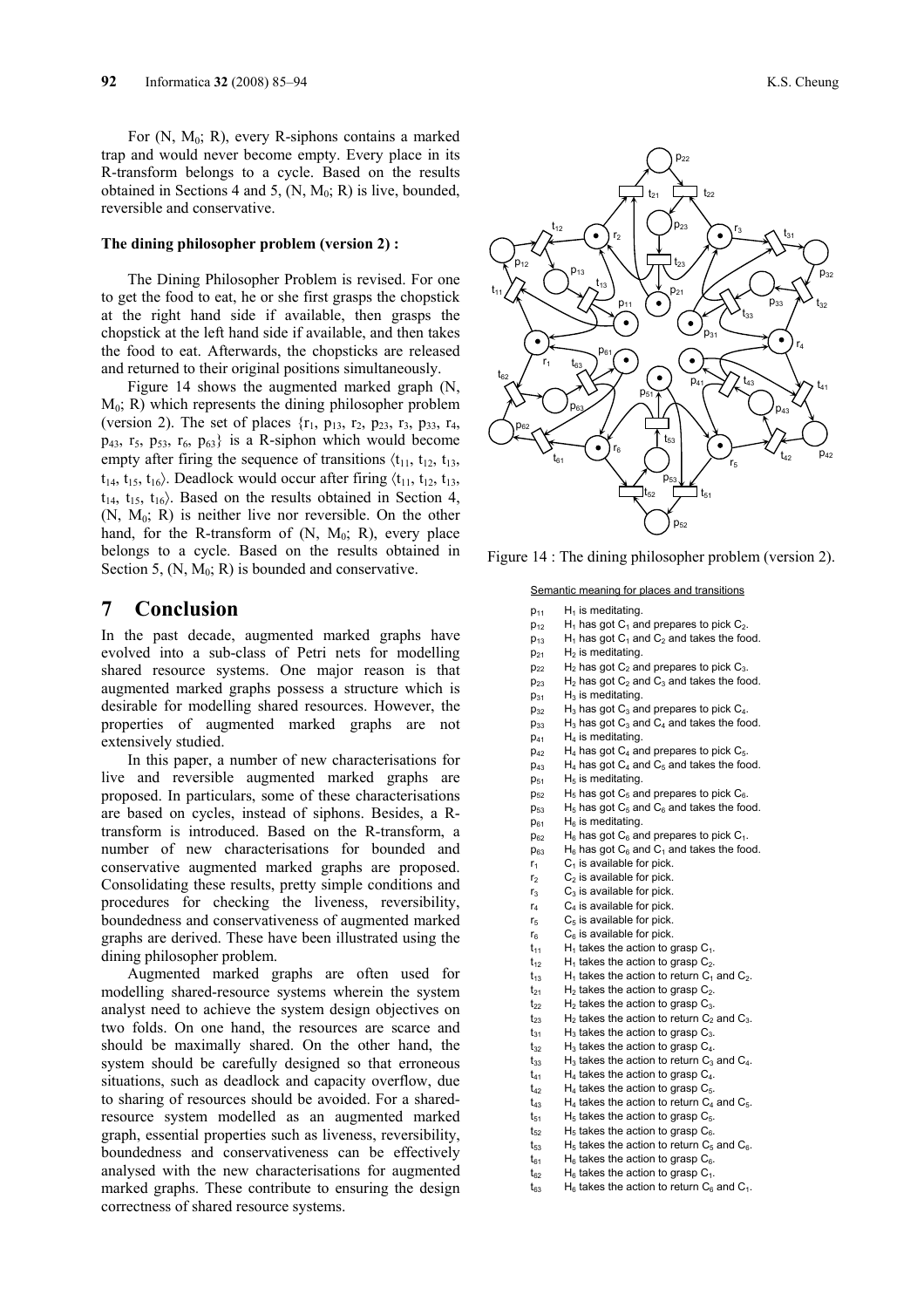### **References**

- [1] Chu, F. and Xie, X. (1997), Deadlock Analysis of Petri Nets Using Siphons and Mathematical Programming, *IEEE Transactions on Robotics and Automation*, Vol. 13, No. 6, pp. 793-804.
- [2] Desel, J. and Esparza, J. (1995), *Free Choice Petri Nets*, Cambridge University Press.
- [3] Zhou, M.C. and Venkatesh, K. (1999), *Modeling, Simulation and Control of Flexible Manufacturing Systems : A Petri Net Approach*, World Scientific.
- [4] Jeng, M.D. et al. (2000), Manufacturing Modeling Using Process Nets with Resources, *Proceedings of the IEEE International Conference on Robotics and Automation*, pp. 2185-2190, IEEE Press.
- [5] Jeng, M.D. et al. (2002), Process Nets with Resources for Manufacturing Modeling and their Analysis, *IEEE Transactions on Robotics and Automation*, Vol. 18, No. 6, pp. 875-889.
- [6] Huang, H.J. et al. (2003), Property-Preserving Composition of Augmented Marked Graphs that Share Common Resources, *Proceedings of the IEEE International Conference on Robotics and Automation*, pp. 1446-1451, IEEE Press.
- [7] Cheung, K.S. and Chow, K.O. (2005), Manufacturing System Design Using Augmented Marked Graph, *Proceedings of the Chinese Control Conference*, pp. 1209-1213, SCUT Press.
- [8] Cheung, K.S. (2004), New Characterisations for Live and Reversible Augmented Marked Graphs, *Information Processing Letters*, Vol. 92, No. 5, pp. 239-243.
- [9] Cheung, K.S. and Chow, K.O. (2005), Cycle-Inclusion Property of Augmented Marked Graphs, *Information Processing Letters*, Vol. 94, No. 6, pp. 271-276.
- [10] Cheung, K.S. and Chow, K.O. (2005), A Synthesis Approach to Deriving Object-Based Specifications from Object Interaction Scenarios, In : Nilsson, A.G. et al. (Eds.), *Advances in Information Systems Development*, pp. 647-656, Springer.
- [11] Cheung, K.S., et al. (2005), A Petri-Net-Based Synthesis Methodology for Use-Case-Driven System Design, *Journal of Systems and Software*, Vol. 79, No. 6, pp. 772-790.
- [12] Peterson, J.L. (1981), *Petri net theory and the modeling of systems*, Prentice Hall.
- [13] Reisig, W. (1985), *Petri Nets : An Introduction*, Springer-Verlag.
- [14] Murata, T. (1989), Petri Nets : Properties, Analysis and Applications, *Proceedings of the IEEE*, Vol. 77, No. 4., pp. 541-580.
- [15] Desel, J. and Reisig, W. (1998), Place Transition Petri Nets, *Lectures on Petri Nets I : Basic Models*, Lecture Notes in Computer Science, Vol. 1491, pp. 122-173, Springer-Verlag.
- [16] Barkaoui, K. et al. (1995), On Liveness in Extended Non Self-Controlling Nets, *Application and Theory of Petri Nets*, Lecture Notes in Computer Science, Vol. 935, pp. 25-44, Springer-Verlag.

# **Appendix**

For clarify in presentation, proofs of the proposed properties for augmented marked graphs are shown in this appendix as follows.

**Proof of Property 8.** (⇐) For an augmented marked graph, if every minimal siphon would never become empty, every siphon which contains at least one minimal siphon would never become empty. It follows from Properties 6 and 7 that the augmented marked graph is live and reversible.  $(\Rightarrow)$  It follows from Property 6 that every siphon (and hence, every minimal siphon) would never become empty.

**Proof of Property 11.** Let  $S = \{p_1, p_2, ..., p_n\}$ . For each  $p_i$ , by definition of augmented marked graphs that  ${}^{\bullet}p_i \neq \emptyset$ . Then, there exists  $p_j \in S$ , where  $p_j \neq p_i$ , such that  $(p_j \nightharpoonup p_i) \neq \emptyset$ . Since S is a minimal siphon, according to Property 10,  $p_i$  connects to  $p_i$  via a conflict-free path in S. Since  $p_j$  connects to  $p_i$ , this forms a cycle  $\gamma_i$  in S, where  $p_i$  $\in$  P[ $\gamma_i$ ]  $\subseteq$  S. Let Y = {  $\gamma_1$ ,  $\gamma_2$ , ...,  $\gamma_n$  }. We have P[Y] =  $P[\gamma_1] \cup P[\gamma_2] \cup ... \cup P[\gamma_n] \subseteq S$ . On the other hand,  $S \subseteq$  $(P[\gamma_1] \cup P[\gamma_2] \cup ... \cup P[\gamma_n]) = P[Y]$  because  $S = \{p_1, p_2, ... \}$ ...,  $p_n$  }. Hence,  $P[Y] = S$ .

**Proof of Property 12.** (by contradiction) Let  $(N, M_0;$ R) be an augmented marked graph. Suppose there exists a cycle  $\gamma$  in (N, M<sub>0</sub>; R), such that  $\gamma$  is not marked.  $\gamma$  does not contain any place in R, and also exists in the net (N',  $M_0'$ ) obtained from  $(N, M_0; R)$  after removing the places in R and their associated arcs. However, by definition of augmented marked graphs, γ is marked.

**Proof of Property 13.** For an augmented marked graph, according to Properties 11 and 12, every minimal siphon contains cycles and is marked. Hence, every siphon, which contains at least one minimal siphon, is marked.

**Proof of Property 14.** Let  $D_r = \{ \langle t_{s1}, t_{h1} \rangle, \langle t_{s2}, t_{h2} \rangle, \}$ ...,  $\langle t_{sn}, t_{hn} \rangle$ }, where  $r^{\bullet} = \{ t_{s1}, t_{s2}, ..., t_{sn} \}$  and  $\mathbf{r} = \{ t_{h1}, t_{h2}, ... \}$ ...,  $t_{hn}$  }. For each  $\langle t_{si}, t_{hi} \rangle \in D_r$ ,  $t_{si}$  connects to  $t_{hi}$  via an elementary path  $\rho_i$  which is not marked. Let  $S = P_1 \cup P_2$  $\cup ... \cup P_n \cup \{r\}$ , where  $P_i$  is the set of places in  $\rho_i$ . We have  ${}^{\bullet}P_i \subseteq (P_i{}^{\bullet} \cup r^{\bullet})$  because, for each  $p \in P_i$ ,  $|{}^{\bullet}p| = |p^{\bullet}|$  $= 1$ . Then,  $({^{\bullet}P_1} \cup {^{\bullet}P_2} \cup ... \cup {^{\bullet}P_n}) \subseteq (P_1 {^{\bullet}} \cup P_2 {^{\bullet}} \cup ... \cup P_n {^{\bullet}})$ ∪ r<sup>•</sup>). Besides,  ${}^{\bullet}r = \{ t_{h1}, t_{h2}, ..., t_{hn} \} \subseteq (P_1{}^{\bullet} \cup P_2{}^{\bullet} \cup ... \cup$  $P_n^{\bullet}$ ). Hence,  $^{\bullet}S = (^{\bullet}P_1 \cup {\^{\bullet}P_2} \cup ... \cup {\^{\bullet}P_n} \cup {\^{\bullet}r}) \subseteq (P_1^{\bullet} \cup P_2^{\bullet}$  $\cup ... \cup P_n^{\bullet} \cup r^{\bullet}$  = S<sup>\*</sup>. Therefore, S is a siphon in which r is the only one marked place. Let S' be a minimal siphon in S. According to Property 13, S' is marked. Since r is the only one marked place in S, r is also the only one marked place in S'.

**Proof of Property 15.** (By contradiction) Let S be a R-siphon. According to Property 11, S is covered by cycles. Suppose there exists a cycle  $\gamma$  in S, such that  $\gamma \notin \mathbb{R}$  $\Omega_N[R]$ . By definition of augmented marked graphs, for any  $p \in P[\gamma]$ ,  $\mid \mathbf{P}p \mid \mathbf{P} = |p^{\bullet}| = 1$ . Hence,  $\mathbf{P}[\gamma] = P[\gamma]^{\bullet}$ , and  $P[\gamma]$  is a siphon. Since there exists a place  $r \in R$  such that  $r \in S$  but  $r \notin P[\gamma]$ , we have  $P[\gamma] \subset S$ . However, since S is a minimal siphon, there does not exists any siphon  $S' =$  $P[\gamma] \subset S$ .